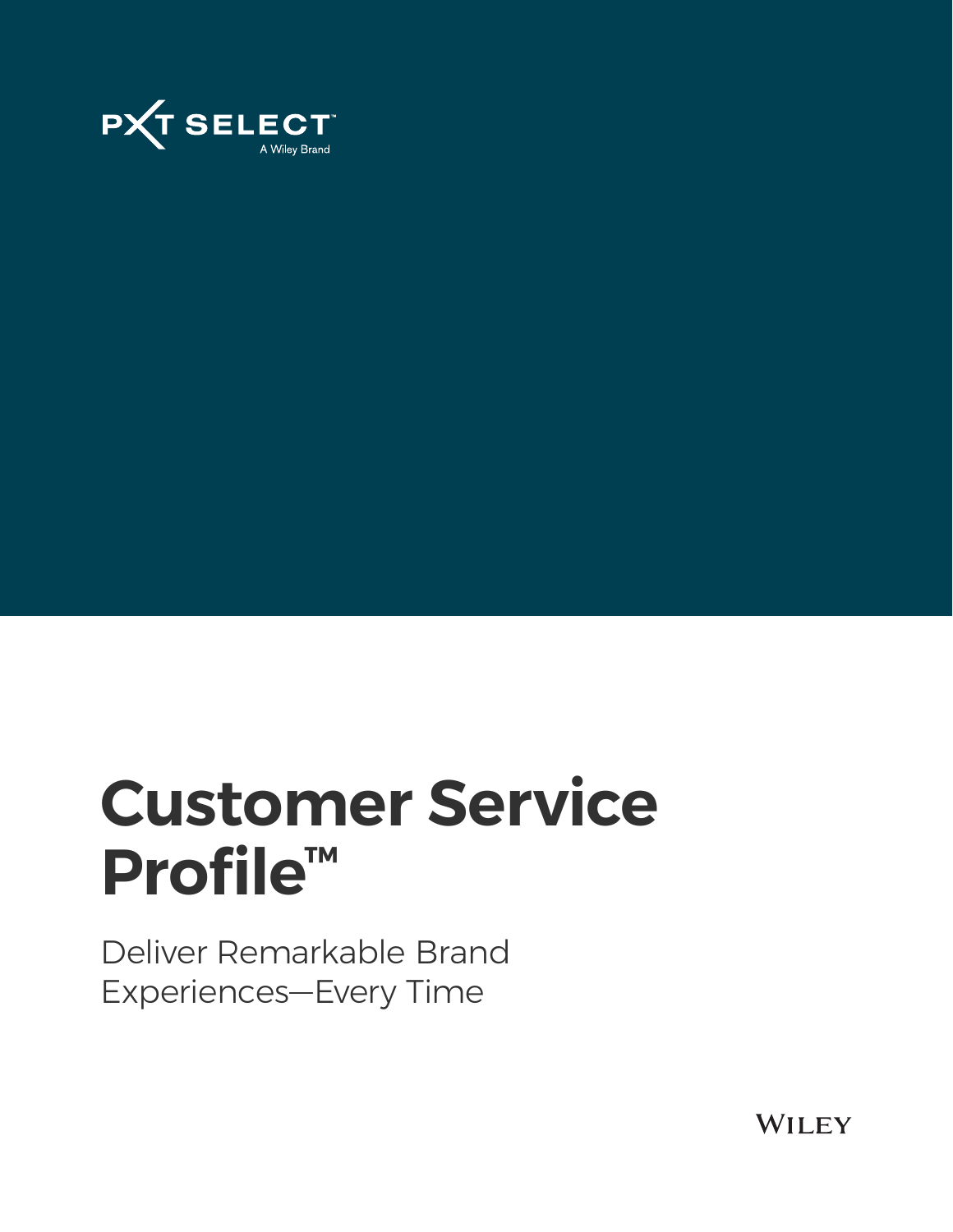#### **Customer Service Profile™**



## **Are Poor Customer Experiences Hurting Your Bottom Line?**

Delivering a negative customer service experience can potentially destroy your organization's reputation. So, how do you meet your customers' needs, win their loyalty, and differentiate your organization from the competition?

The Customer Service Profile™ assessment provides information that customer-facing organizations can use to attract and develop people with the traits and skills to excel in customer service roles. The assessment helps companies maximize their brand recognition, minimize the cost of bad hires, and deliver outstanding brand experiences that positively impact the bottom line.



**Hire Smarter. Engage Fully.**"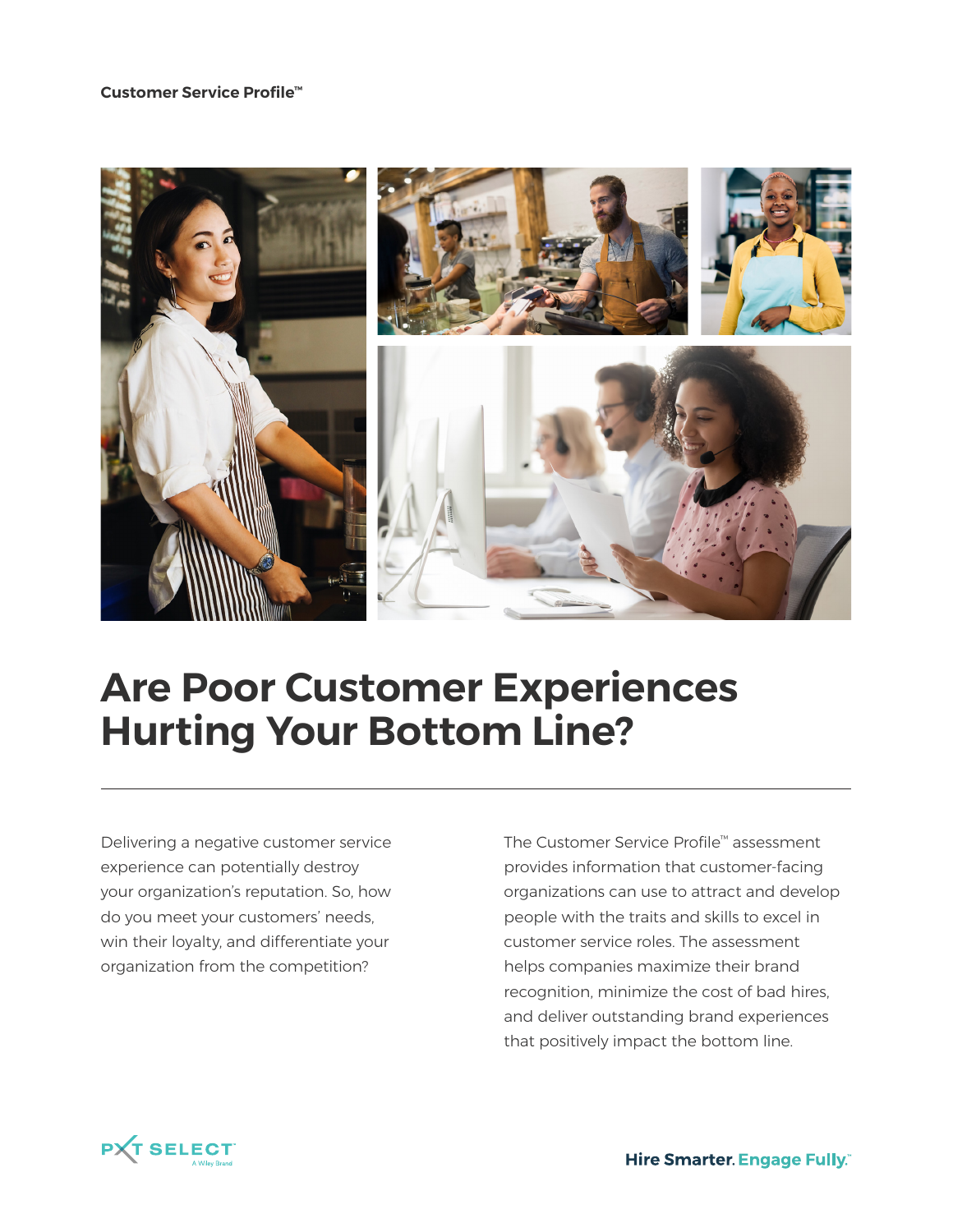## **What Is the Customer Service Profile Assessment?**

This assessment measures how well a person's customer service-oriented traits fit specific customer service roles within your organization. It also helps you define what outstanding customer service means for your organization to ensure alignment and consistency in how customer service is delivered. The assessment can be used for general customer service positions or tailored for specialized industries, such as hospitality, healthcare, financial services, and retail.

#### **The Customer Service Profile Helps Your Organization:**

- Get an objective look at the skills your customer service organization needs
- Hire the right candidates for customer service roles
- Improve client satisfaction by delivering the service your clients expect
- Minimize the cost of bad hires

## **How Does the Customer Service Profile Work?**

- Our experts help you define your gold standard of customer service
- The candidate takes the online assessment and the system instantly scores and sends the results to the hiring manager
- The hiring manager then uses the results to screen the candidate or assist in the process of interviewing, selecting, and onboarding